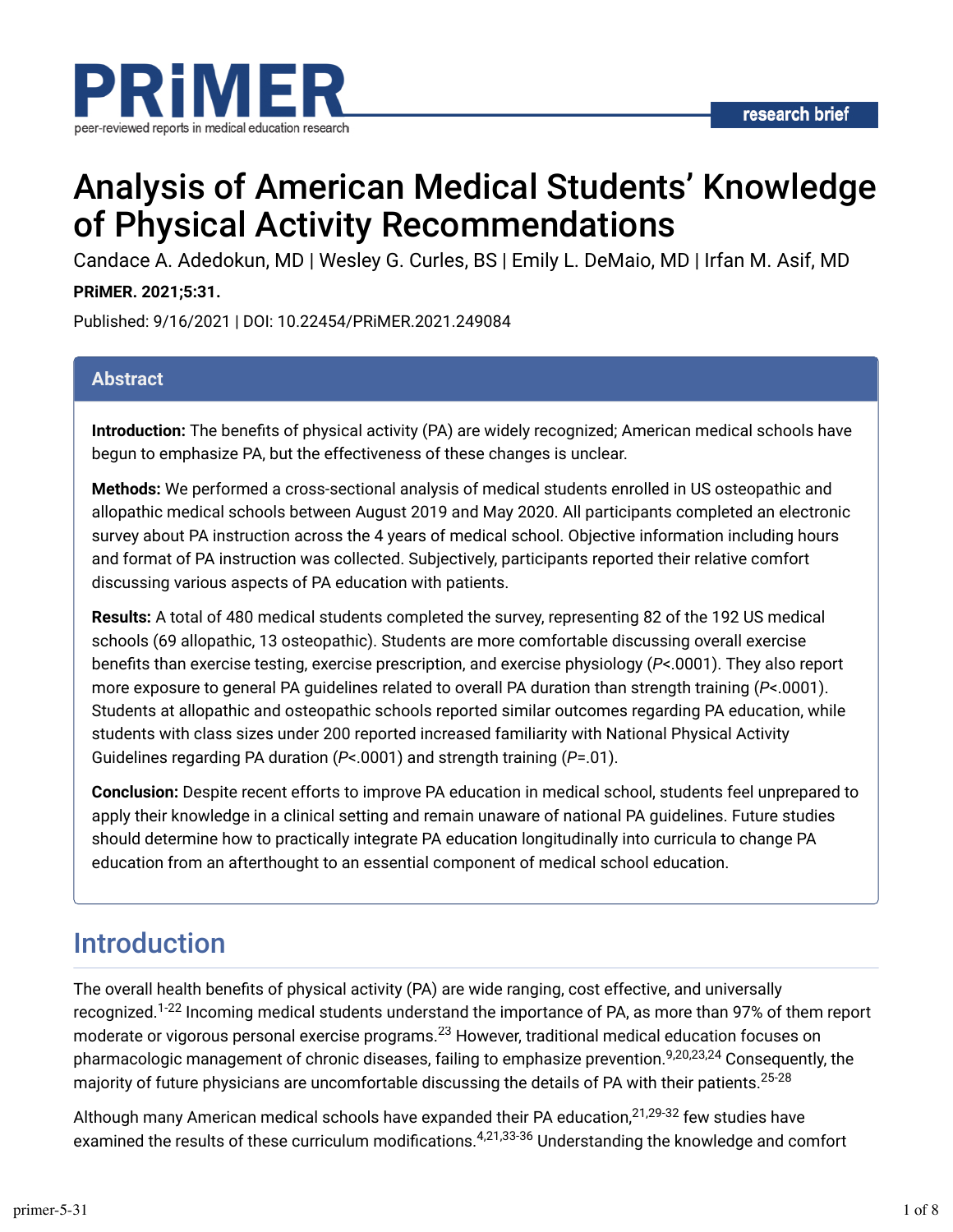level of future physicians is essential for targeted, effective curricular changes. We sought to analyze medical students' perspectives of the quantity and quality of PA education received during medical school and to assess comfort with discussing aspects of PA with patients, specifically the National Physical Activity Guidelines.<sup>37</sup>

## **Methods**

We conducted a cross-sectional analysis of medical students of all class years enrolled in osteopathic and allopathic medical schools in the United States with Institutional Review Board (IRB) approval. From August 2019 to May 2020, a 19-question electronic survey created via Research Electronic Data Capture (REDCap, Vanderbilt University, Nashville, TN) was distributed via email to medical student members of the American Medical Society of Sports Medicine (AMSSM, [Appendix A](https://journals.stfm.org/media/4309/curless-appendix-a-primer.pdf)). The survey was anonymous, and no incentive was provided for completion. The initial response rate was low (14 completed surveys from 330 email addresses), and the authors began distributing the survey to more targeted audiences. The survey was emailed to the primary contact of the AMSSM Charter Medical Schools to circulate to students at their individual medical school. The authors also distributed the survey link to medical students at their respective institutions and via social media (Facebook and GroupMe). We collected objective information, including hours and format of PA instruction, and subjective opinions of comfort with PA education.

We calculated descriptive statistics for categorical and continuous variables. Tests of significance utilized included  $\chi^2$ , Fisher's exact, Student *t* tests, and Mann-Whitney U tests, where appropriate. *P* values less than .05 were considered statistically significant. We performed all analyses with SAS (SAS Institute, Cary, NC).

## **Results**

A total of 480 medical students completed the survey, representing 82 US medical schools (69 allopathic, 13 osteopathic**,** [Appendix B](https://journals.stfm.org/media/4310/curless-appendix-b.pdf)). The largest cohort of respondents were third-year students (33.5%). Further demographics can be found in Table 1. Instructional delivery of PA content varied by class year, but 71% of respondents reported at least one instance of exercise-related didactic instruction (Table 2).

Medical students receive more exercise-related instruction in their preclinical years (mean=7.84 hrs) than their clinical years (mean=3.96 hrs, *P*<.0001), with the majority taking place in their first year (mean±standard deviation: 4.31±7.02 hours, Table 2). Respondents reported a total of 11.82 total hours dedicated to PA over the 4 years of medical school.

Most students (89.6%) report that they would be comfortable discussing the overall health benefits of exercise with a patient. However, students are less familiar with details of exercise testing, prescription, and physiology, and they are less confident in their ability to discuss these topics with patients (*P*<.0001, Table 3). Only 27.1% of fourth-year medical students believe they would be able to prescribe an appropriate fitness plan for a patient. Medical students reported more exposure to PA guidelines related to overall PA duration (63.1%) than strength training (43.4%, *P*<.0001, Table 4).

There was no significant difference between allopathic and osteopathic schools regarding familiarity with guidelines on exercise duration (*P*=.23) and strength training (*P*=.70). Respondents attending institutions with class sizes under 200 reported increased familiarity with National Physical Activity Guidelines regarding PA duration (*P*<.0001) and strength training (*P*=.01) relative to those at larger institutions.

## **Conclusions**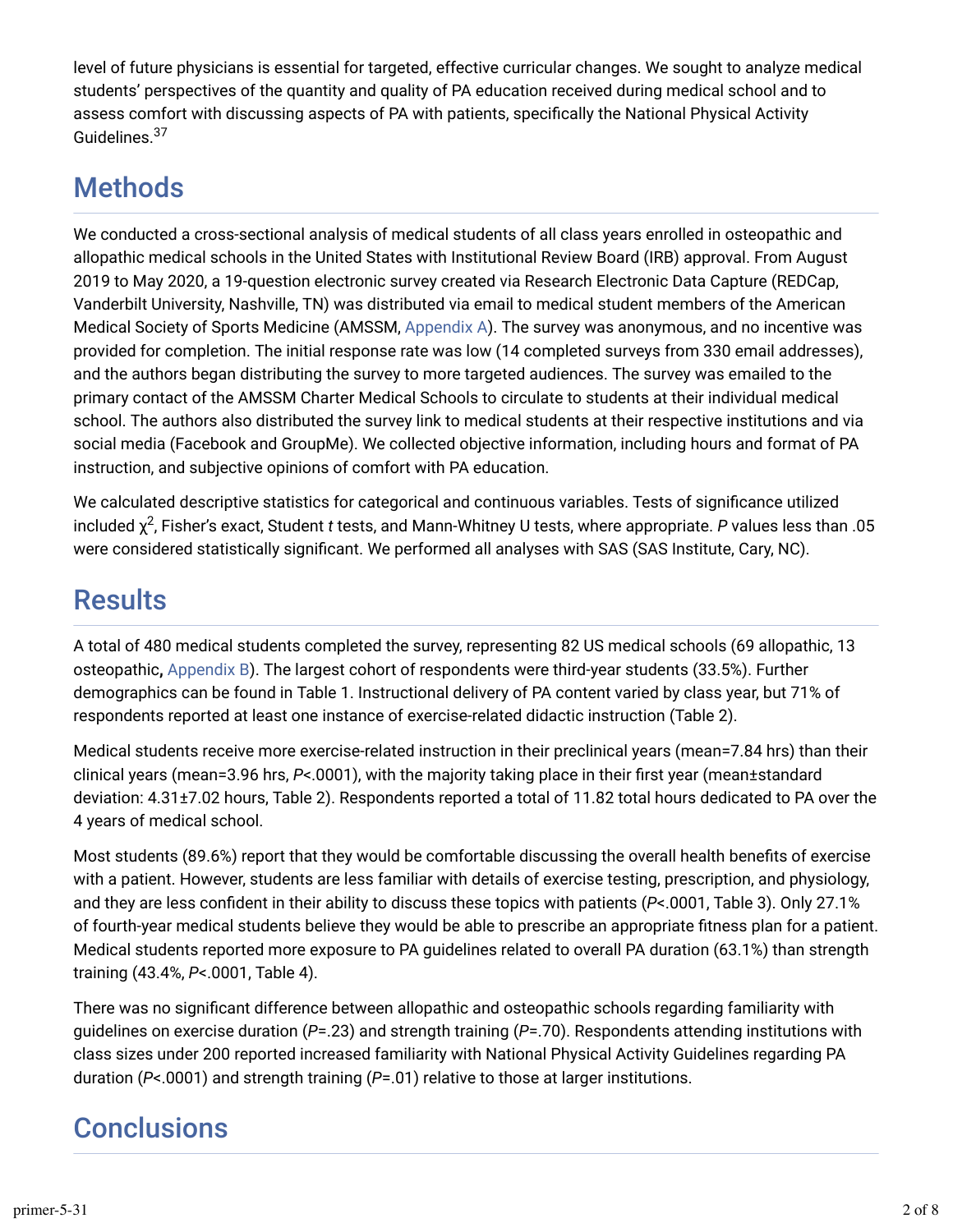Medical students in this sample received more PA instruction in their preclinical years than their clinical years. Although 63.1% of respondents were aware of national recommendations on aerobic exercise, only 43.3% were familiar with strength training guidelines. Additionally, our findings illustrate that despite student comfort with discussing the general benefits of PA, their ability to provide specific exercise instruction is relatively limited.

Dacey et al published the lone systematic review examining PA instruction in medical school education, reporting widespread didactic instruction and minimal clinical application.<sup>38</sup> Our findings mirror Dacey's; students received extensive didactic instruction in PA, but only 24.6% of them reported clinical application of that knowledge.

This study inherently has limitations. Given the lack of incentivization, students interested in PA may have been more likely to respond, contributing to response bias. These students are also more likely to seek out PA educational opportunities and may disproportionately recall teaching related to PA. Therefore, results may not be representative of the average medical student. The means of survey dissemination resulted in higher responses from certain medical schools, thereby reducing generalizability. The study could have been strengthened by weighting responses, but we were unable to do so given the large number of schools with few respondents. Recall bias was intrinsically present because respondents were asked to report education that occurred years prior. Additionally, as most students completed this survey in February and March, they likely underestimated the number of hours of PA education in their current year of school. While our assessment of medical student comfort was binary, future investigation should utilize a Likert scale to more adequately describe comfort in discussing PA with patients.

In summary, we observed that medical students receive minimal education on PA, resulting in low comfort in discussing PA with patients. Future studies should objectively examine the ability of medical school graduates to assess exercise needs and appropriately counsel patients on PA programs. That data, when combined with curriculum analysis, would compare the effectiveness of instructional methods employed by schools across the country. Regardless of the next step in research, it is imperative that PA education evolves from an afterthought to an essential component of medical education.

## Tables and Figures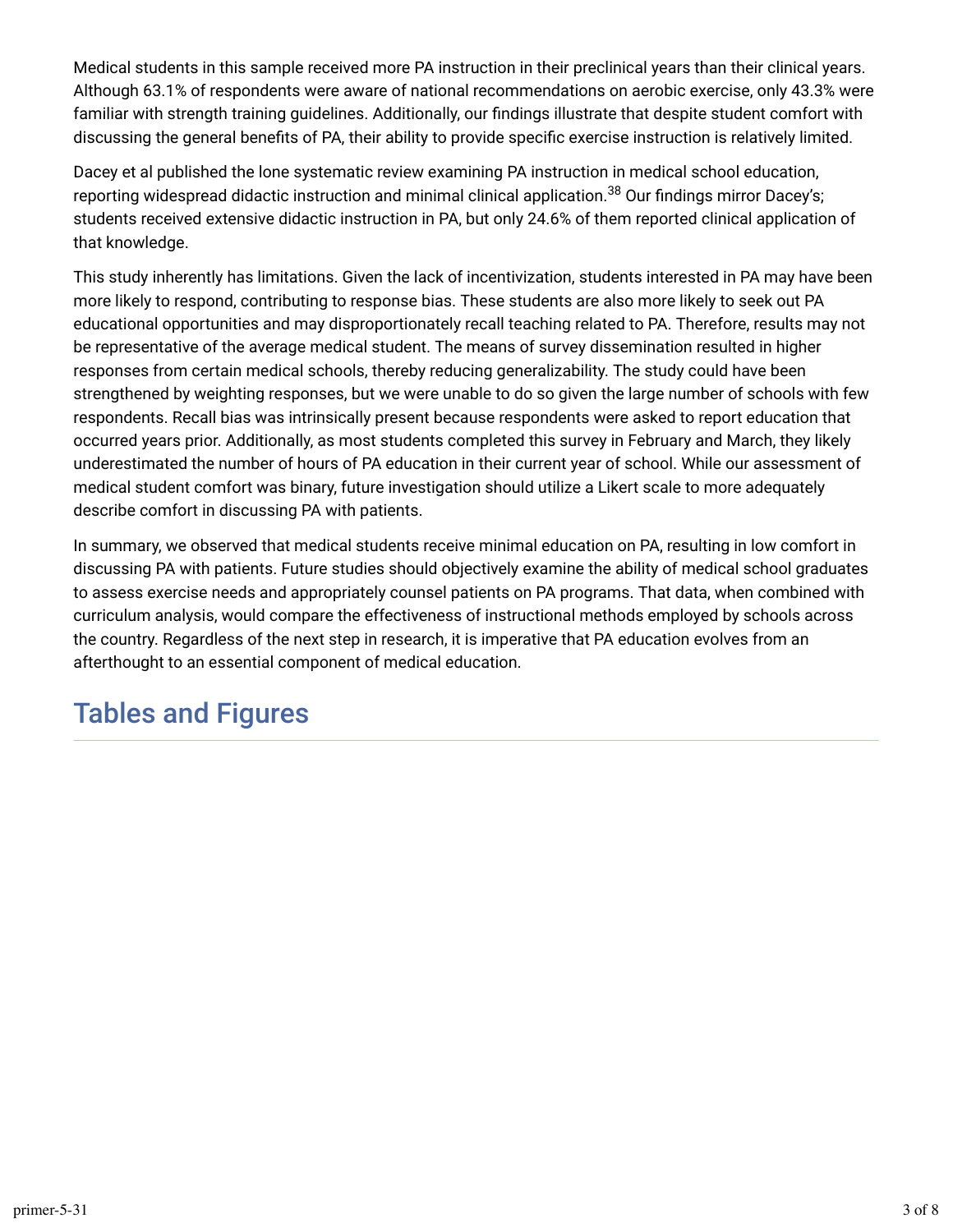| <b>Characteristic</b>                         | n (%)       |
|-----------------------------------------------|-------------|
| <b>Current Class Year</b>                     |             |
| First (MS-1)                                  | 112 (23.33) |
| Second (MS-2)                                 | 100 (20.83) |
| Third (MS-3)                                  | 161 (33.54) |
| Fourth (MS-4)                                 | 107 (22.29) |
| <b>Educational Format<sup>t</sup></b>         |             |
| Allopathic                                    | 427 (89.52) |
| Osteopathic                                   | 50 (10.48)  |
| Accelerated (18-Month) Preclinical Curriculum |             |
| Yes                                           | 186 (38.75) |
| No                                            | 294 (61.25) |
| Average Class Sizet                           |             |
| Less than 50                                  | 1(0.21)     |
| 50-100                                        | 50 (10.42)  |
| 100-150                                       | 223 (46.46) |
| 150-200                                       | 159 (33.13) |
| 200-250                                       | 26 (5.42)   |
| 250-300                                       | 4(0.83)     |
| More than 300                                 | 17 (3.54)   |
| <b>Geographic Location°</b>                   |             |
| Northeast                                     | 90 (20.04)  |
| Northwest                                     | 21 (4.68)   |
| Southeast                                     | 251 (55.90) |
| Southwest                                     | 16 (3.56)   |
| Midwest                                       | 71 (15.81)  |

#### Table 1: Individual and Institutional Demographics of Survey Respondents

†="I don't know" option included in survey but not represented in table;<br>°=Regional distinctions/boundaries left to the discretion of survey respondents, "Other" option included in survey but not represented in table.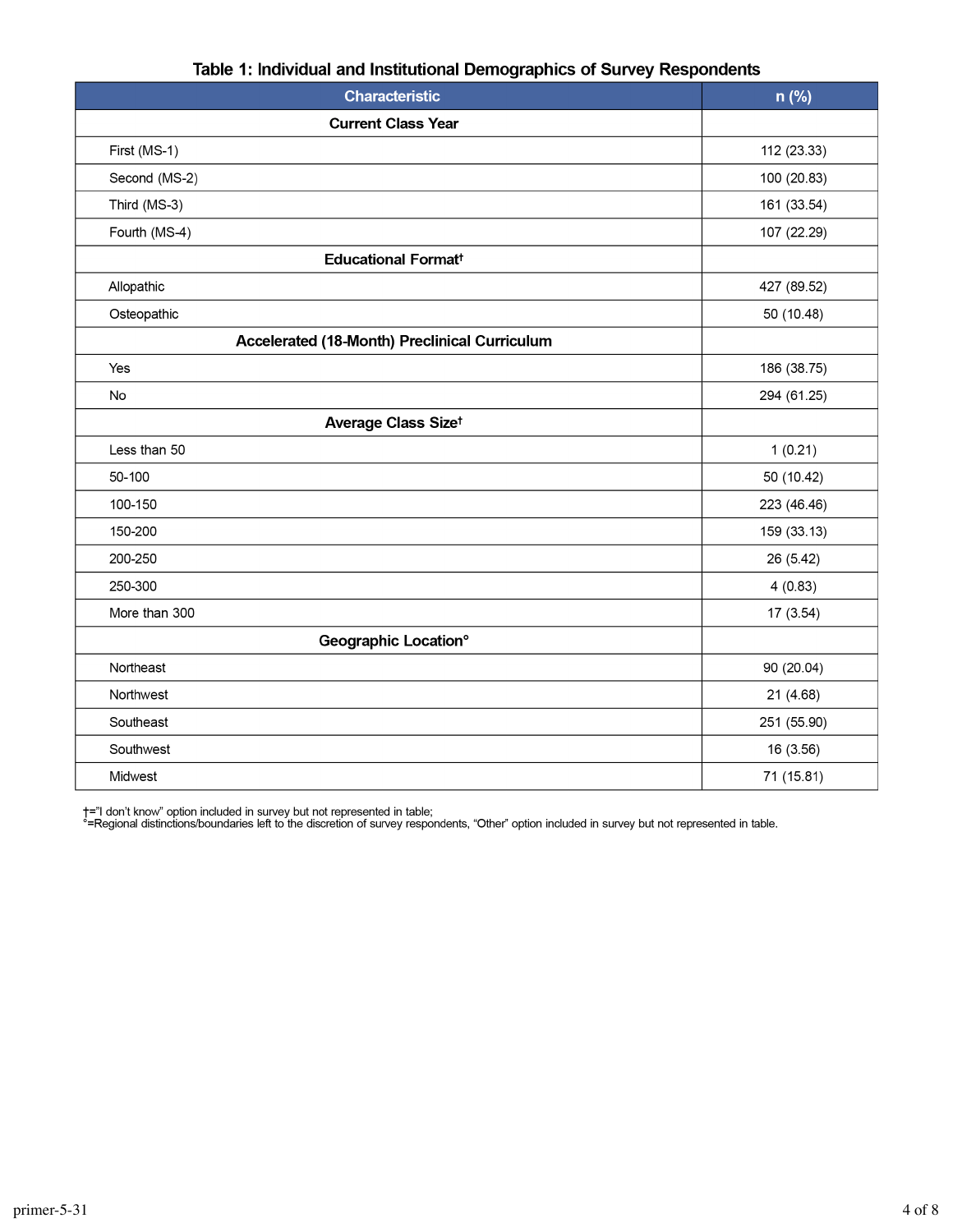|                           | <b>First Year</b><br>$(N=480)$ | <b>Second Year</b><br>$(N=368)$ | <b>Third Year</b><br>$(N=268)$ | <b>Fourth Year</b><br>$(N=107)$ |  |  |
|---------------------------|--------------------------------|---------------------------------|--------------------------------|---------------------------------|--|--|
| Total Hours (Average±SD)  | $4.31 \pm 7.02$                | $3.54 \pm 8.04$                 | 2.96±9.28                      | $1.01 \pm 3.27$                 |  |  |
| Mode of Instruction (%)   |                                |                                 |                                |                                 |  |  |
| <b>Didactics</b>          | 71.7                           | 42.5                            | 14.0                           | 4.8                             |  |  |
| Small group               | 35.8                           | 25.0                            | 8.10                           | 2.1                             |  |  |
| Clinical experiences      | 18.3                           | 12.1                            | 24.6                           | 8.8                             |  |  |
| OSCE/clinical examination | 20.4                           | 18.3                            | 11.5                           | 2.9                             |  |  |
| Case-based instruction    | 27.1                           | 20                              | 9.80                           | 2.7                             |  |  |
| Motivational techniques   | 35.8                           | 20                              | 13.1                           | 2.7                             |  |  |

#### Table 2: Characteristics of PA Instruction by Respondent Class Year

Abbreviations: PA, physical activity; SD, standard deviation; OSCE, objective structured clinical examination.<br>%=Percentage of students who report receiving this specific mode of instruction during the given academic year.

#### Table 3: Respondent Comfort Discussing Each Characteristic of PA With Patients

| <b>Characteristic</b>            | $n$ (%)     |
|----------------------------------|-------------|
| Benefits of physical activity    | 430 (89.58) |
| Exercise testing                 | 206 (42.92) |
| Exercise prescription            | 157 (32.71) |
| Exercise nutrition               | 156 (32.50) |
| Exercise physiology              | 185 (38.54) |
| Max HR/Aerobic HR training zones | 127 (26.46) |
| Exercise and behavior change     | 243 (50.63) |
| None of the above                | 35 (7.29)   |

Abbreviations: PA, physical activity; HR, heart rate.

Exercise testing was defined to include treadmill testing or cardiopulmonary exercise testing with VO<sub>2</sub> max. Exercise prescription was defined as a specific plan of fitness related activities that are designed for a specified purpose. Exercise and behavior change was defined as motivational interviewing techniques, such as the Prochaska Model of Change.

#### Table 4: Respondent Knowledge of 2018 National PA Guidelines<sup>38</sup>

|     | <b>Characteristic</b>                                     | $n$ (%)     |
|-----|-----------------------------------------------------------|-------------|
|     | 150 Minutes/Week of Moderate to Vigorous Aerobic Activity |             |
| Yes |                                                           | 303 (63.13) |
| No  |                                                           | 177 (36.88) |
|     |                                                           |             |
| Yes |                                                           | 208 (43.33) |
| No  |                                                           | 272 (56.67) |

Abbreviation: PA, physical activity.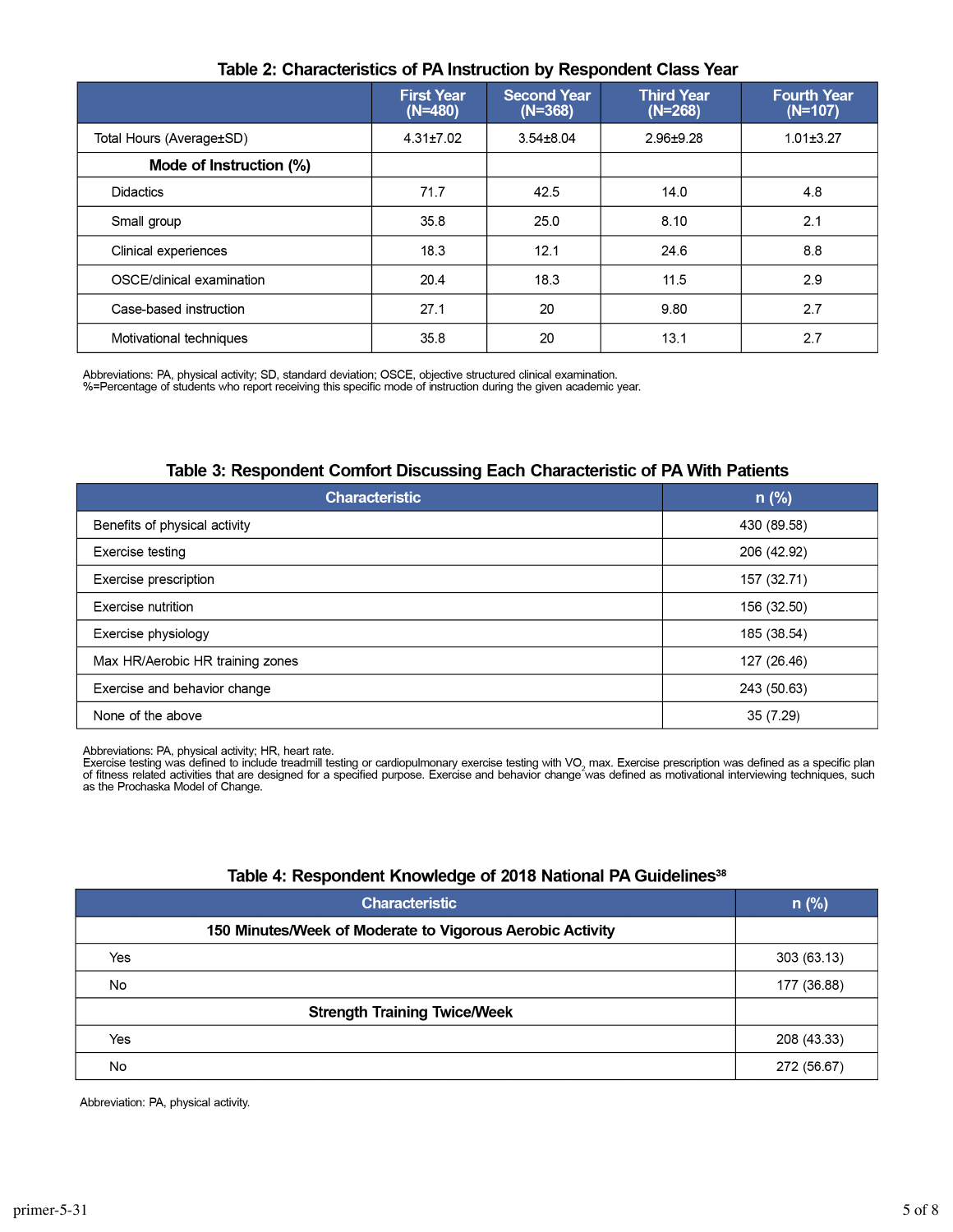### Acknowledgments

The authors are grateful for the expertise of Gerald McGwin, PhD, MS, who assisted with statistical analysis. They thank their colleagues in the UAB Office of Clinical Research, especially Debbie Lowman, MA, for their assistance in study design and execution.

### Corresponding Author

Irfan M. Asif, MD University of Alabama at Birmingham (UAB) Department of Family & Community Medicine, 930 20th Street South, Birmingham, AL 35205. 205-934- 9700. Fax: 205-975- 6962.

[imasif@uab.edu](mailto:imasif@uab.edu)

### **Author Affiliations**

Candace A. Adedokun, MD - Saint Louis University Department of Family and Community Medicine Wesley G. Curles, BS - University of Alabama at Birmingham (UAB) Department of Family & Community Medicine

Emily L. DeMaio, MD - McGaw Medical Center of Northwestern University Department of Orthopaedic Surgery Irfan M. Asif, MD - Department of Family and Community Medicine, University of Alabama-Birmingham School of Medicine

### References

- 1. Oster G, Edelsberg J, O'Sullivan AK, Thompson D. The clinical and economic burden of obesity in a managed care setting. Am J Manag Care. 2000;6(6):681-689.
- 2. Flegal KM, Carroll MD, Kit BK, Ogden CL. Prevalence of obesity and trends in the distribution of body mass index among US adults, 1999-2010. JAMA. 2012;307(5):491-497. [doi:10.1001/jama.2012.39](https://doi.org/10.1001/jama.2012.39)
- 3. Clarke CA, Bonnet JP, Gail Davis M, Frates EP. Lifestyle medicine professionals in training: a survey of behaviors, knowledge and needs. Internet J Allied Health Sci Pract. 2017;15(4):11.
- 4. Center BP. Teaching nutrition and physical activity in medical school: training doctors for prevention oriented care. Wahington, DC: Bipartisan Policy Center; 2014.
- 5. Craft LL, Perna FM. The Benefits of Exercise for the Clinically Depressed. Prim Care Companion J Clin Psychiatry. 2004;6(3):104-111. [doi:10.4088/PCC.v06n0301](https://doi.org/10.4088/PCC.v06n0301)
- o. Vina J, Sanchis-Gomar F, Martinez-Bello V, Gomez-Cabrera MC. Exercise acts as a drug; the pharmacological benefits of exercise. Br J Pharmacol. 2012;167(1):1-12. [doi:10.1111/j.1476-5381.2012.01970.x](https://doi.org/10.1111/j.1476-5381.2012.01970.x)
- 7. Fentem PH. ABC of sports medicine. Benefits of exercise in health and disease. BMJ. 1994;308(6939):1291-1295. [doi:10.1136/bmj.308.6939.1291](https://doi.org/10.1136/bmj.308.6939.1291)
- 8. Agarwal SK. Cardiovascular benefits of exercise. Int J Gen Med. 2012;5:541-545. [doi:10.2147/IJGM.S30113](https://doi.org/10.2147/IJGM.S30113)
- 9. Ruby MB, Dunn EW, Perrino A, Gillis R, Viel S. The invisible benefits of exercise. Health Psychol. 2011;30(1):67-74. [doi:10.1037/a0021859](https://doi.org/10.1037/a0021859)
- 10. Praet SF, van Loon LJ. Optimizing the therapeutic benefits of exercise in Type 2 diabetes. J Appl Physiol (1985). 2007;103(4):1113-1120.
- 11. Holtz KA, Kokotilo KJ, Fitzgerald BE, Frank E. Exercise behaviour and attitudes among fourth-year medical students at the University of British Columbia. Can Fam Physician. 2013;59(1):e26-e32.
- 12. Grant RW, Schmittdiel JA, Neugebauer RS, Uratsu CS, Sternfeld B. Exercise as a vital sign: a quasiexperimental analysis of a health system intervention to collect patient-reported exercise levels. J Gen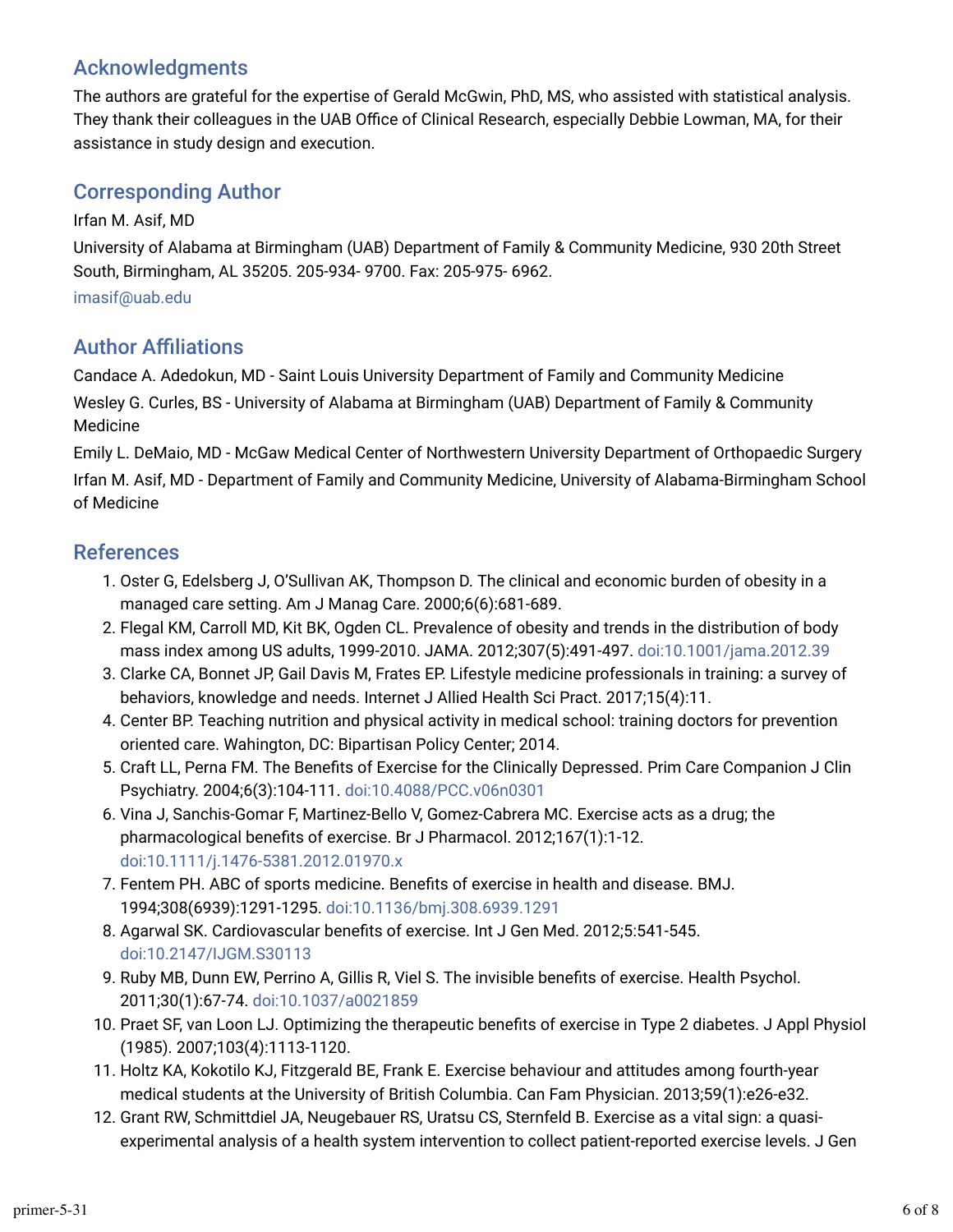Intern Med. 2014;29(2):341-348. [doi:10.1007/s11606-013-2693-9](https://doi.org/10.1007/s11606-013-2693-9)

- 13. Huang J, Yu H, Marin E, Brock S, Carden D, Davis T. Physicians' weight loss counseling in two public hospital primary care clinics. Acad Med. 2004;79(2):156-161. [doi:10.1097/00001888-200402000-00012](https://doi.org/10.1097/00001888-200402000-00012)
- 14. Noormohammadpour P, Halabchi F, Mazaheri R, et al. Designing and implementing a curriculum for Sports and Exercise Medicine elective course for undergraduate medical students of Tehran University of Medical Sciences. Br J Sports Med. 2019;53(10):601-604. [doi:10.1136/bjsports-2018-099462](https://doi.org/10.1136/bjsports-2018-099462)
- 15. Angyán L. Promoting physical activity in medical education. Mini-review. Acta Physiol Hung. 2004;91(2):157-166. [doi:10.1556/APhysiol.91.2004.2.7](https://doi.org/10.1556/APhysiol.91.2004.2.7)
- 1o. Block JP, DeSalvo KB, Fisher WP. Are physicians equipped to address the obesity epidemic? Knowledge and attitudes of internal medicine residents. Prev Med. 2003;36(6):669-675. [doi:10.1016/S0091-7435\(03\)00055-0](https://doi.org/10.1016/S0091-7435(03)00055-0)
- 17. Park EA. National Review of US Medical Education Curricula for Physical Activity-Related Content. 2014.
- 18. Barnes PM, Schoenborn CA. Trends in adults receiving a recommendation for exercise or other physical activity from a physician or other health professional. NCHS Data Brief. 2012;(86):1-8.
- 19. Stoutenberg M, Stasi S, Stamatakis E, et al. Physical activity training in US medical schools: preparing future physicians to engage in primary prevention. Phys Sportsmed. 2015;43(4):388-394. [doi:10.1080/00913847.2015.1084868](https://doi.org/10.1080/00913847.2015.1084868)
- 20. Garry JP, Diamond JJ, Whitley TW. Physical activity curricula in medical schools. Acad Med. 2002;77(8):818-820. [doi:10.1097/00001888-200208000-00011](https://doi.org/10.1097/00001888-200208000-00011)
- 21. Trilk JL, Phillips EM. Incorporating 'Exercise is Medicine' into the University of South Carolina School of Medicine Greenville and Greenville Health System. Br J Sports Med. 2014;48(3):165-167. [doi:10.1136/bjsports-2013-093157](https://doi.org/10.1136/bjsports-2013-093157)
- 22. Lee IM, Shiroma EJ, Lobelo F, Puska P, Blair SN, Katzmarzyk PT; Lancet Physical Activity Series Working Group. Effect of physical inactivity on major non-communicable diseases worldwide: an analysis of burden of disease and life expectancy. Lancet. 2012;380(9838):219-229. [doi:10.1016/S0140-6736\(12\)61031-9](https://doi.org/10.1016/S0140-6736(12)61031-9)
- 23. Denyer Willis L, Chandler C. Quick fix for care, productivity, hygiene and inequality: reframing the entrenched problem of antibiotic overuse. BMJ Glob Health. 2019;4(4):e001590. [doi:10.1136/bmjgh-](https://doi.org/10.1136/bmjgh-2019-001590)[2019-001590](https://doi.org/10.1136/bmjgh-2019-001590)
- 24. Frank E, Carrera JS, Elon L, Hertzberg VS. Predictors of US medical students' prevention counseling practices. Prev Med. 2007;44(1):76-81. [doi:10.1016/j.ypmed.2006.07.018](https://doi.org/10.1016/j.ypmed.2006.07.018)
- 25. Rogers LQ, Bailey JE, Gutin B, et al. Teaching resident physicians to provide exercise counseling: a needs assessment. Acad Med. 2002;77(8):841-844. [doi:10.1097/00001888-200208000-00019](https://doi.org/10.1097/00001888-200208000-00019)
- 26. Rogers LQ, Gutin B, Humphries MC, et al. Evaluation of internal medicine residents as exercise role models and associations with self-reported counseling behavior, confidence, and perceived success. Teach Learn Med. 2006;18(3):215-221. [doi:10.1207/s15328015tlm1803\\_5](https://doi.org/10.1207/s15328015tlm1803_5)
- 27. Solmundson K, Koehle M, McKenzie D. Are we adequately preparing the next generation of physicians to prescribe exercise as prevention and treatment? Residents express the desire for more training in exercise prescription. Can Med Educ J. 2016;7(2):e79-e96. [doi:10.36834/cmej.36702](https://doi.org/10.36834/cmej.36702)
- 28. Vallance JK, Wylie M, MacDonald R. Medical students' self-perceived competence and prescription of patient-centered physical activity. Prev Med. 2009;48(2):164-166. [doi:10.1016/j.ypmed.2008.12.006](https://doi.org/10.1016/j.ypmed.2008.12.006)
- 29. Cardinal BJ, Park EA, Kim M, Cardinal MK. If Exercise is Medicine, Where is Exercise in Medicine? Review of U.S. Medical Education Curricula for Physical Activity-Related Content. J Phys Act Health. 2015;12(9):1336-1343. [doi:10.1123/jpah.2014-0316](https://doi.org/10.1123/jpah.2014-0316)
- 30. Hudson JN, Farmer EA, Weston KM, Bushnell JA. Using a framework to implement large-scale innovation in medical education with the intent of achieving sustainability. BMC Med Educ. 2015;15(1):2. [doi:10.1186/s12909-014-0282-1](https://doi.org/10.1186/s12909-014-0282-1)
- 31. Pandya T, Marino K. Embedding sports and exercise medicine into the medical curriculum; a call for